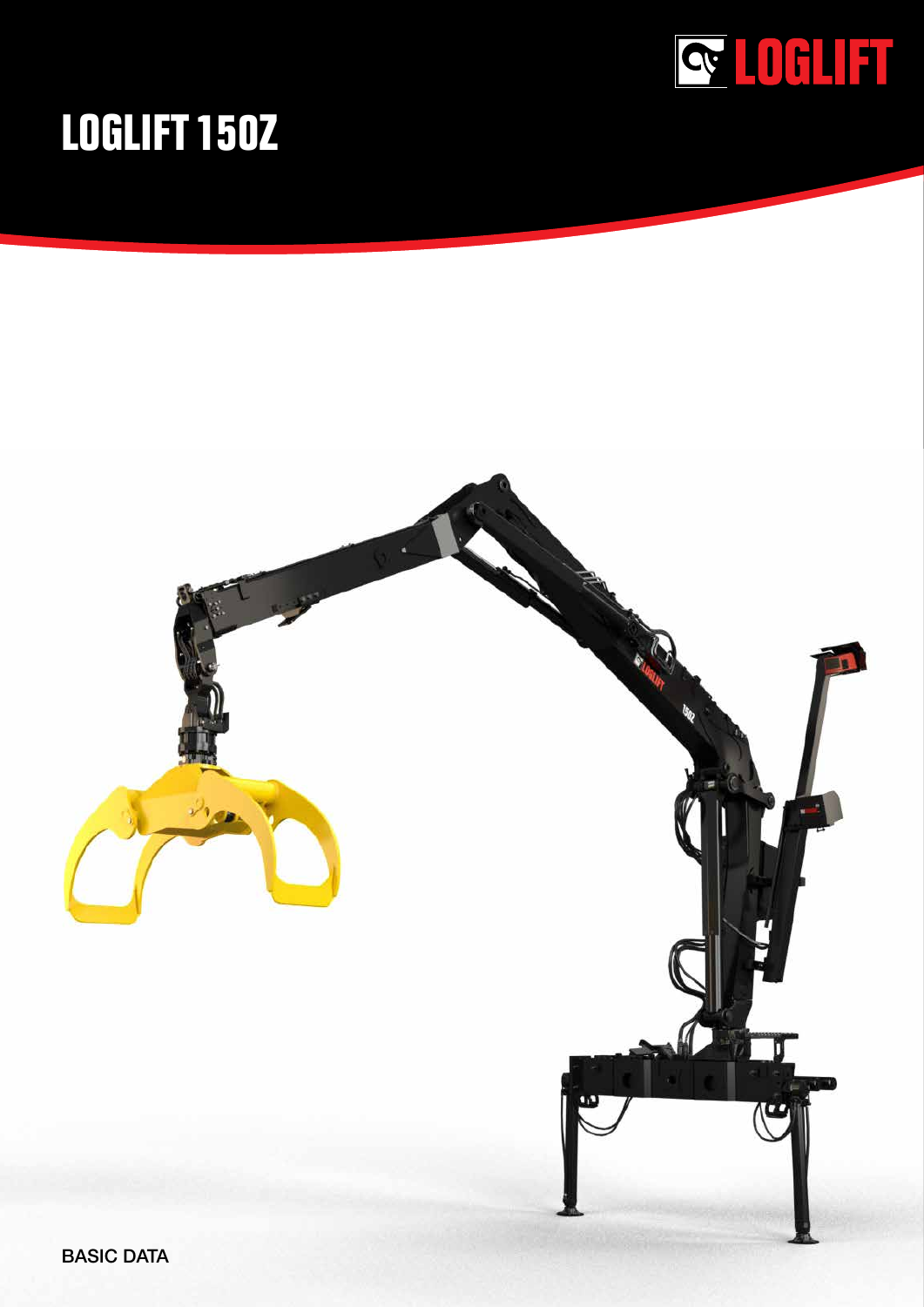$\frac{1}{20}$ 200

649





306



| Model | 1-0 min | 1-0 max | $1 - 1$ | $1-2$ | 1-31 | 1-4. | 1-51                    |
|-------|---------|---------|---------|-------|------|------|-------------------------|
| 80    | 6350    | 8000    | 3380    | 2970  | 1650 | 2295 | $\varnothing$ 40. B=184 |
| 95    | 6510    | 9470    | 3380    | 3130  | 2960 | 2235 | $\varnothing$ 40, B=184 |

| <b>Technical data</b>                                          | F150Z 80                                                                                     | F150Z 95                                                                                                     |  |
|----------------------------------------------------------------|----------------------------------------------------------------------------------------------|--------------------------------------------------------------------------------------------------------------|--|
| Max. lifting capacity (kNm)                                    | 136                                                                                          | 129                                                                                                          |  |
| Hydraulic outreach* (m)                                        | 8.0                                                                                          | 9.5                                                                                                          |  |
| Number of extensions                                           | 1                                                                                            | 2                                                                                                            |  |
| Outreach - lifting capacity, standard (m - kg)                 | $3.0 - 4100$<br>$4.0 - 3200$<br>$5.0 - 2650$<br>$6.0 - 2300$<br>$7.0 - 1960$<br>$7.5 - 1820$ | $3.0 - 3900$<br>$4.0 - 3000$<br>$5.0 - 2500$<br>$6.0 - 2160$<br>$7.0 - 1840$<br>$8.0 - 1580$<br>$9.0 - 1260$ |  |
| Slewing system                                                 | Double                                                                                       |                                                                                                              |  |
| Slewing angle (°)                                              | 425                                                                                          |                                                                                                              |  |
| Slewing torque, gross (kNm)                                    | 28.6                                                                                         |                                                                                                              |  |
| Max. working pressure (MPa)                                    | 26                                                                                           |                                                                                                              |  |
| Recommended oil flow – fixed pump (I/min), 1-pump              | 70-90                                                                                        |                                                                                                              |  |
| Recommended oil flow - fixed pump (I/min), 2-pump              | $2 \times 60 - 80$                                                                           |                                                                                                              |  |
| Min. recommended oil flow - variable displacement pump (I/min) | 160                                                                                          |                                                                                                              |  |
| Weight - High seat crane with standard stabilizer (kg)*        | 2280                                                                                         | 2450                                                                                                         |  |
| Weight - HiVision crane with standard stabilizer (kg)**        | 2410                                                                                         | 2580                                                                                                         |  |
| Weight - Cabin crane with standard stabilizer (kg)*            | 2690                                                                                         | 2860                                                                                                         |  |

\* Weight with fixed pump system, oil weight included

\*\* Weight with variable pump system, oil weight included

## **LOGLIFT 150Z BASIC DATA**

For more information, please visit us at **www.hiab.com**